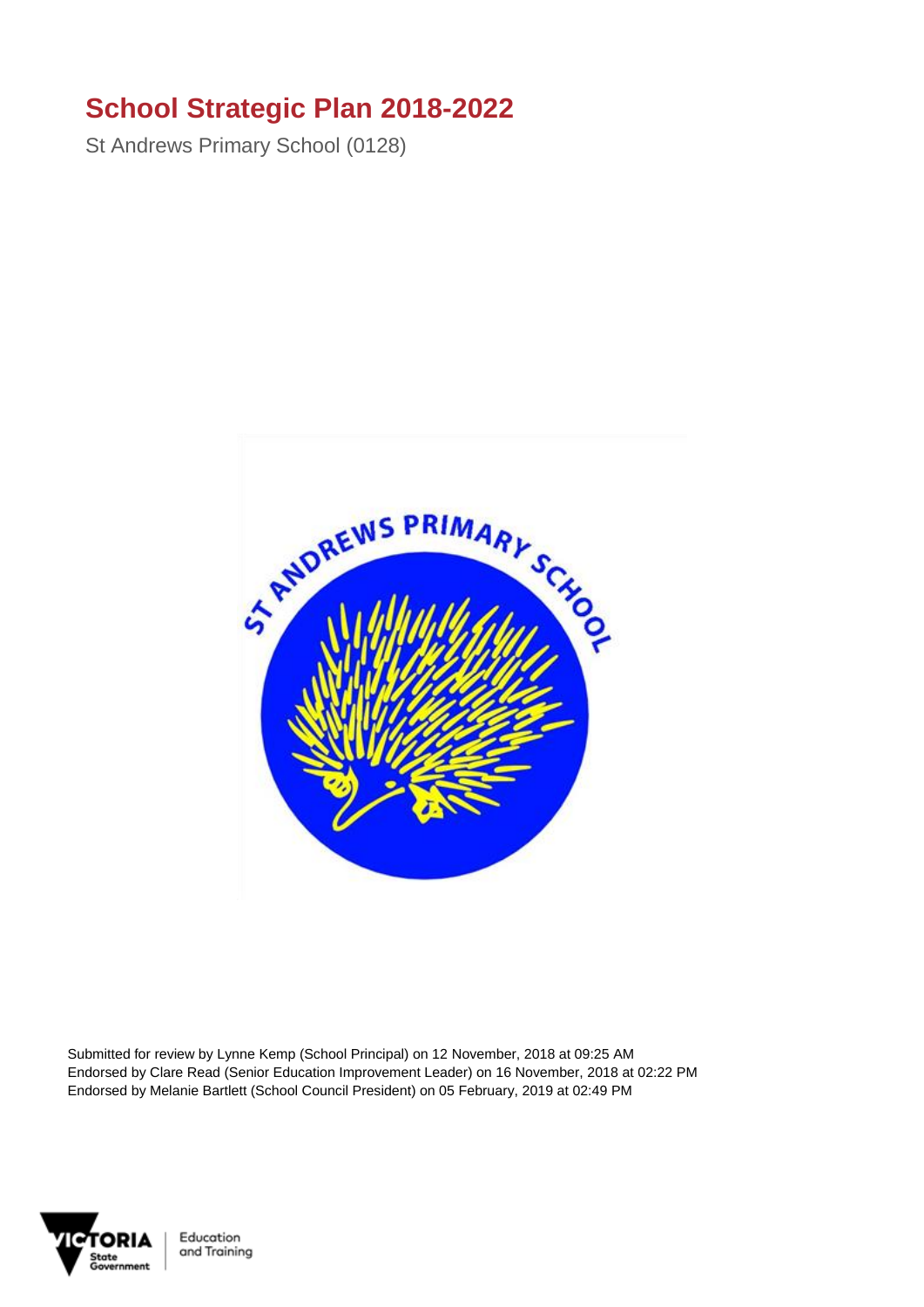## **School Strategic Plan - 2018-2022**

St Andrews Primary School (0128)

| <b>School vision</b>        | MISSION: Through quality learning and personal development programs, children are empowered to take increasing responsibility<br>for learning and decision-making.<br>VISION: We will provide the best opportunities for successful life-long learning to develop the necessary skills and values for a<br>rapidly changing world<br>(STAPS Vision and Values are scheduled for renewal during the 2019 - 2022 SSP cycle)                                                                                                                                                                                                                                                                                                                                                                                                                                                                                                                                                                                                                                                                                                                                                                                                                                                                                                                                                                                                                                                                                                                                                                                                                                                                                                                                                                                                                                                                                                                                                                                                                                                                                                                                                 |
|-----------------------------|---------------------------------------------------------------------------------------------------------------------------------------------------------------------------------------------------------------------------------------------------------------------------------------------------------------------------------------------------------------------------------------------------------------------------------------------------------------------------------------------------------------------------------------------------------------------------------------------------------------------------------------------------------------------------------------------------------------------------------------------------------------------------------------------------------------------------------------------------------------------------------------------------------------------------------------------------------------------------------------------------------------------------------------------------------------------------------------------------------------------------------------------------------------------------------------------------------------------------------------------------------------------------------------------------------------------------------------------------------------------------------------------------------------------------------------------------------------------------------------------------------------------------------------------------------------------------------------------------------------------------------------------------------------------------------------------------------------------------------------------------------------------------------------------------------------------------------------------------------------------------------------------------------------------------------------------------------------------------------------------------------------------------------------------------------------------------------------------------------------------------------------------------------------------------|
| <b>School values</b>        | VALUES: Respect, Integrity, Diversity, Creativity, Opportunity.<br>(STAPS Vision and Values are scheduled for renewal during the 2019 - 2022 SSP cycle)                                                                                                                                                                                                                                                                                                                                                                                                                                                                                                                                                                                                                                                                                                                                                                                                                                                                                                                                                                                                                                                                                                                                                                                                                                                                                                                                                                                                                                                                                                                                                                                                                                                                                                                                                                                                                                                                                                                                                                                                                   |
| <b>Context challenges</b>   | A new Principal is to be appointed for 2019. There has been growth in enrolments over the life of the previous SSP and various staff<br>changes.<br>Implementation of new curriculum programs, changing of staff and varying cohort sizes have presented challenges in the consistent<br>whole school approach to teaching practice and effective data collection and analysis.                                                                                                                                                                                                                                                                                                                                                                                                                                                                                                                                                                                                                                                                                                                                                                                                                                                                                                                                                                                                                                                                                                                                                                                                                                                                                                                                                                                                                                                                                                                                                                                                                                                                                                                                                                                           |
| Intent, rationale and focus | INTENT: By the end of 2022 St Andrews Primary School will have a guaranteed and viable curriculum which maps out student<br>learning over a 2 year cycle. An agreed set of assessment strategies will be in place, to identify student progress (assessment of<br>learning) and inform teacher practice (assessment for learning). Students will be aware of where they are on the learning continuum<br>(assessment as learning) and will be able to articulate their next steps. All students will achieve at least 12 months growth in reading,<br>writing, speaking and listening and mathematics each year.<br>There will consistency in pedagogy and the delivery of curriculum in English and Mathematics across the school. This will be<br>informed by the High Impact Teaching Strategies, the Practice Principles and the revised Pedagogical Model. Peer observation will<br>used to ensure consistency and develop teacher capacity through feedback.<br>RATIONALE: St Andrews Primary School has undergone significant changes. There needs to be a strong commitment to an agreed<br>'St Andrews approach' to teaching and learning as we move forward together, ensuring that everyone is responsible for all students<br>and knows where each child is on their learning journey.<br>FOCUS: Our focus over the next 4 years will be improving student growth in English and Mathematics and developing student<br>agency. Writing will be our main focus for 2019. In building our capacity we will work with other local schools to share professional<br>learning, pedagogical approaches and reflections. As we move through the Strategic Plan, the learning from our work in writing will<br>be built on to inform teaching in both reading and mathematics, which will become a focus from 2020 onwards. Work on student<br>agency in their learning will underpin progress across the four years through the development of whole school structures and<br>processes which empower students, and through the building of teacher capacity to establish high expectations, meet individual<br>student learning needs and provide quality feedback. |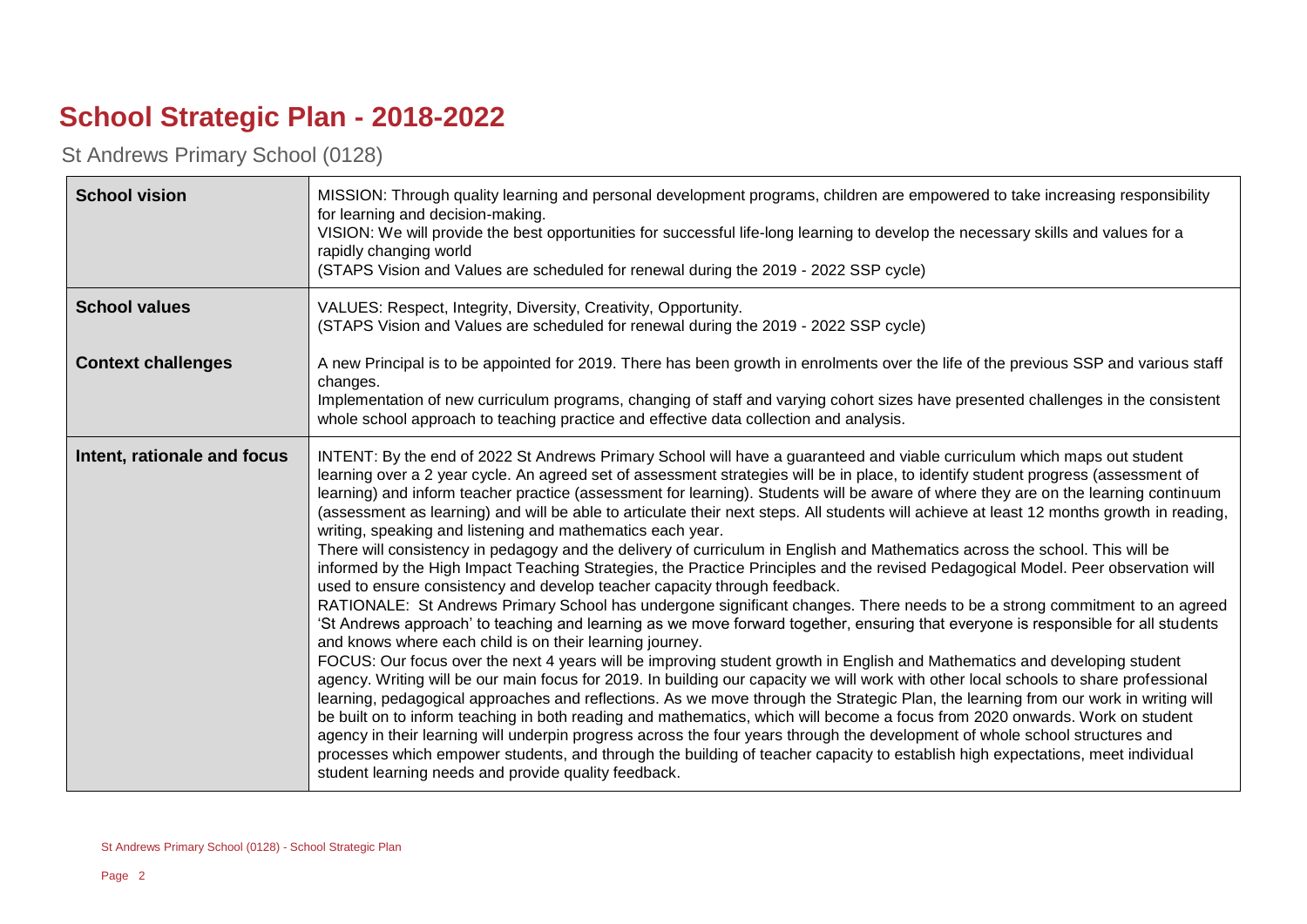## **School Strategic Plan - 2018-2022**

St Andrews Primary School (0128)

| Goal 1                                                                     | Improve student outcomes in reading and writing.                                                                                                      |
|----------------------------------------------------------------------------|-------------------------------------------------------------------------------------------------------------------------------------------------------|
| Target 1.1                                                                 | NAPLAN high growth to be at or above 25 per cent for reading.<br>NAPLAN low growth to be at or below 20 per cent for reading.                         |
| Target 1.2                                                                 | NAPLAN high growth to be at or above 25 per cent for writing.<br>NAPLAN low growth to be at or below 20 per cent for writing.                         |
| Target 1.3                                                                 | All students to make 12 months growth (using triangulated data) in one academic year according to Teacher Judgement.                                  |
| <b>Key Improvement Strategy 1.a</b><br>Curriculum planning and assessment  | Develop a broad and viable curriculum. (CPA)                                                                                                          |
| <b>Key Improvement Strategy 1.b</b><br><b>Building practice excellence</b> | Build the capacity of all staff to use high impact teaching strategies. (BPE)                                                                         |
| <b>Key Improvement Strategy 1.c</b><br>Curriculum planning and assessment  | Develop consistent and collaborative assessment practices which inform teaching and learning and measure<br>growth.(CPA)                              |
| Goal 2                                                                     | Increase student agency in learning.                                                                                                                  |
| Target 2.1                                                                 | Student opinion related to Effective teaching practices for cognitive engagement to be 90 per cent positive.                                          |
| Target 2.2                                                                 | Staff Opinion related to Academic emphasis, Collective efficacy, Viable curriculum and Collective focus on learning to be<br>at or above 80 per cent. |